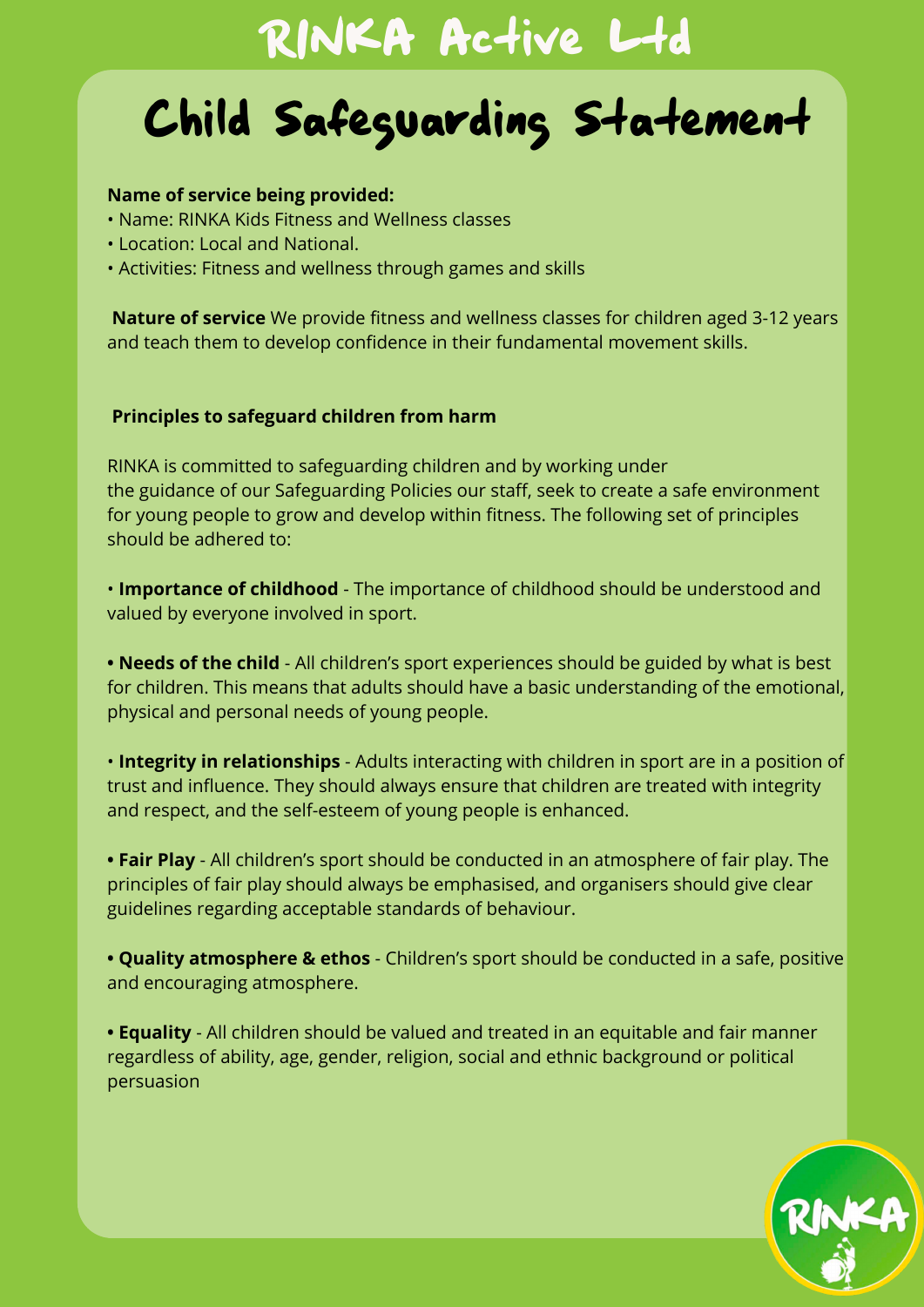#### **Risk Assessment**

We have carried out an assessment of any potential for harm to a child while availing of our services. Below is a list of the areas of risk identified and the list of procedures for managing these risks.

|                | <b>Risk identified</b>                                                                                             | Procedure in place to manage identified risk                        |
|----------------|--------------------------------------------------------------------------------------------------------------------|---------------------------------------------------------------------|
| $\mathbf{1}$   | Lack of coaching qualification                                                                                     | Recruitment Policy and Coach Education/Training<br>Policy           |
| $\overline{2}$ | <b>Supervision Issues</b>                                                                                          | <b>Supervision Policy</b>                                           |
| 3              | Unauthorised Photography                                                                                           | Photography & Use of Images policy                                  |
| 4              | <b>Behavioural Issues</b>                                                                                          | Coach Education/Training Policy                                     |
| 5              | Lack of gender balance amongst<br>coaches                                                                          | <b>Supervision Policy</b><br>Coach Education/Training Policy        |
| 6              | Unauthorised access to designated<br>children's play & practice areas & to<br>changing rooms, showers, toilets etc | <b>Supervision Policy</b><br>Coach Education/Training Policy        |
| $\overline{7}$ | Unauthorised exit from children's<br>areas                                                                         | <b>Supervision Policy</b><br>Coach Education/Training Policy        |
| 8              | Recruitment of inappropriate people.                                                                               | <b>Recruitment Policy</b>                                           |
| 9              | Unqualified or untrained people in<br>role                                                                         | <b>Coach Education/Training Policy</b><br><b>Recruitment Policy</b> |
| 10             | Harm not being recognised                                                                                          | <b>Child Safeguarding Training</b>                                  |
| 11             | General behavioural issues                                                                                         | Code of Conduct                                                     |
| 12             | Injury in class                                                                                                    | First Aid Training/ Training Policy                                 |
| 13             | <b>Bullying</b>                                                                                                    | <b>Anti-Bulling Policy</b>                                          |

#### **Procedures**

Our Child Safeguarding Statement has been developed in line with requirements under the Children First Act 2015, *Children First: National Guidance for the Protection and Welfare of Children* (2017), and Tusla's *Child Safeguarding: A Guide for Policy, Procedure and Practice*. In addition to the procedures listed in our risk assessment, the following procedures support our intention to safeguard children while they are availing of our service:

- Procedure for the management of allegations of abuse or misconduct against workers/volunteers of a child availing of our service;
- Procedure for the safe recruitment and selection of workers and volunteers to work with children;
- Procedure for provision of and access to child safeguarding training and information, including the identification of the occurrence of harm;
- Procedure for the reporting of child protection or welfare concerns to Tusla;
- Procedure for maintaining a list of the persons (if any) in the relevant service who are mandated persons;
- Procedure for appointing a relevant person.

All procedures listed are available upon request.